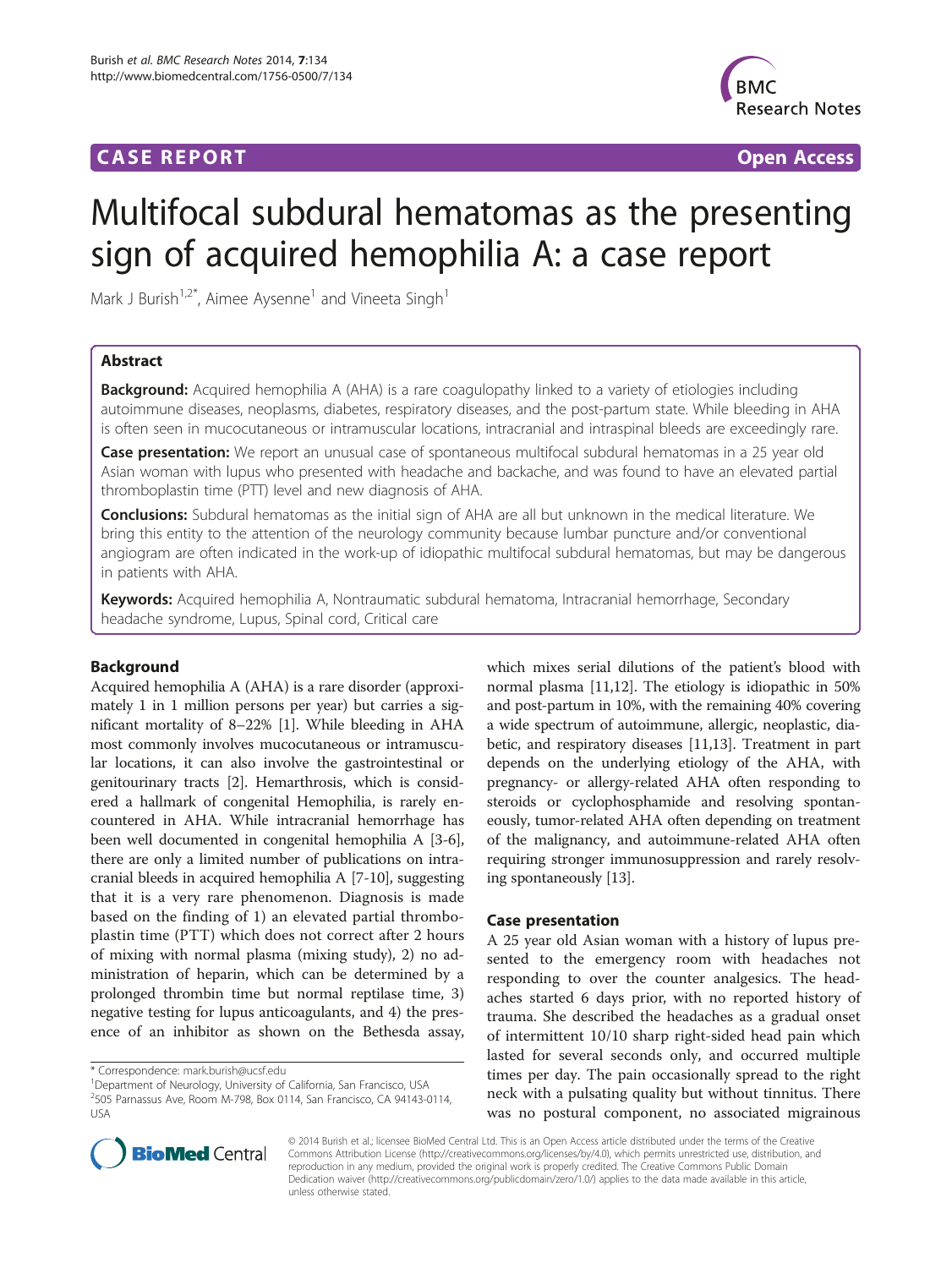<span id="page-1-0"></span>features (including nausea, vomiting, photophobia, phonophobia, osmophobia, or vision changes), and no trigeminal autonomic symptoms (including facial pallor, facial flushing, lacrimation, or rhinorrhea). In addition, she occasionally had brief lower back spasmic-type pain with no radiation. She did not have any symptoms of coagulopathy including easy bleeding, GI bleeds, epistaxis, or hemoptysis. She carried a diagnosis of lupus with discoid rash and arthralgia as predominant symptoms for which she was taking prednisone 15 mg daily and mycophenylate 500 mg BID (she had self-discontinued the mycophenylate 1 week prior to admission), and a family history significant for a sister who died of anemia of an unknown etiology at the age of 24. Our patient's neurologic examination was unremarkable.

Given the new onset of severe unilateral headaches without clear symptoms of a primary headache syndrome, head imaging was performed. Brain MRI revealed bilateral infracerebellar and right pre-pontine extra-axial collections most consistent with hematomas (Figure 1A and B), and basic laboratory studies were significant for an isolated elevation of PTT at 74 with a normal CBC, chemistry panel, liver panel, INR, and urine toxicology screen. Additional imaging included a

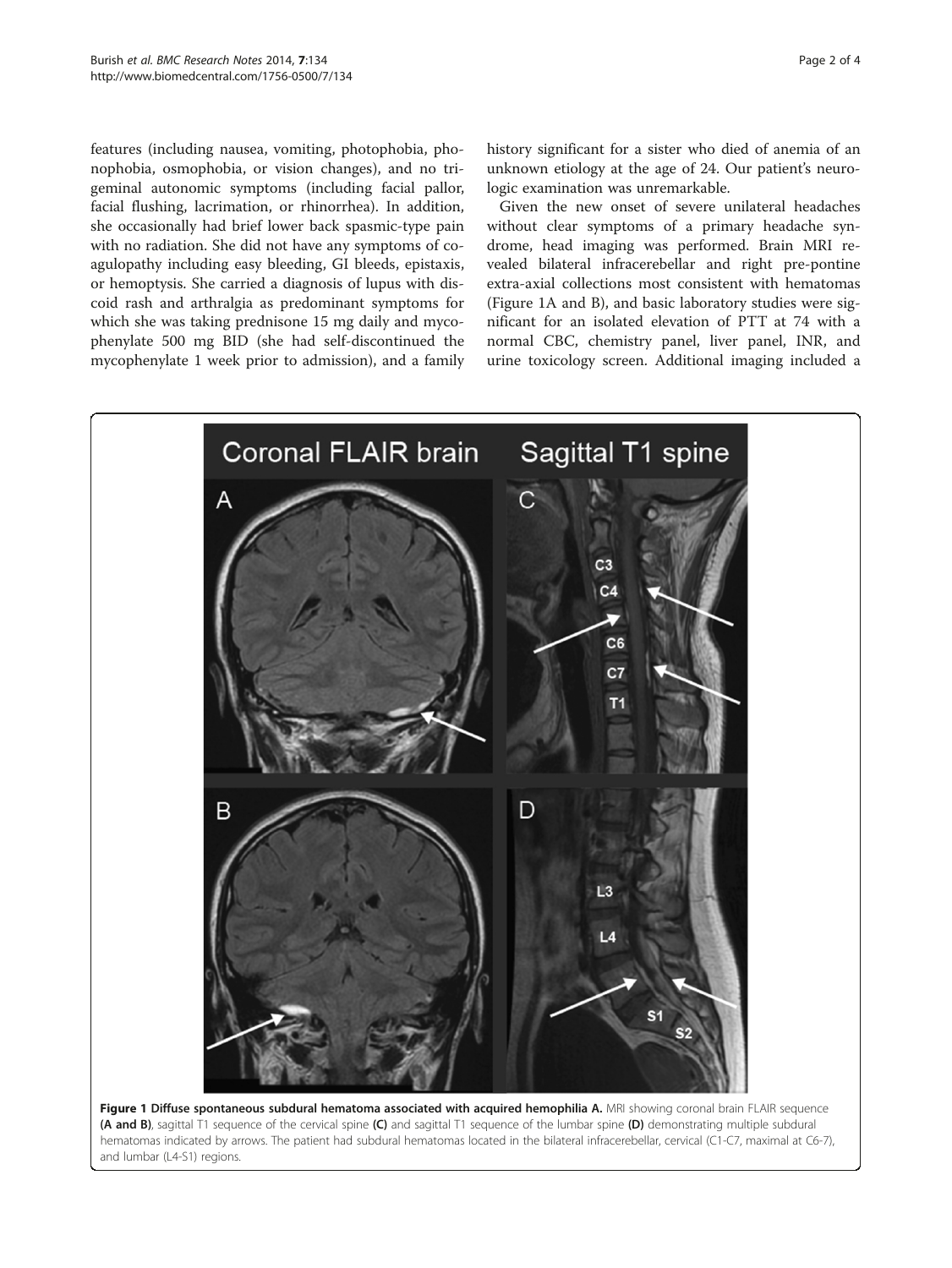<span id="page-2-0"></span>brain MR venogram with no venous thrombosis, a CT angiogram with no vasculitis or aneurysms, and a spinal MRI with additional subdural hematomas in her cervical and lumbar regions (Figure [1](#page-1-0)C and D). Work-up of her elevated PTT revealed a clotting mixing study that failed to correct with a 1:1 ratio to plasma (suggestive of the presence of an inhibitor) and an undetectable factor 8 level, consistent with AHA (one month after treatment the factor 8 activity level was 36% with a normal range of 56–191%). Lupus anticoagulant testing had previously been performed twice over 6 months, with an initial indeterminate anti-cardiolipin IgG of 17 that was normal at 10 on rechecking, and normal levels of anti-cardiolipin IgM, anti-beta-2-glycoprotein IgG, antibeta-2-glycoprotein IgM, Russell Viper Venom Test, and Russell Viper Venom confirmation testing. Urine pregnancy testing was negative and she was not post-partum. Infectious labs revealed a positive beta-D-glucan and negative galactomannan, but a brochoalveolar lavage that was positive only for candida and rare gram-positive cocci and was negative for acid fast bacilli, other fungi, and viral cultures. Other infectious testing was negative including a nasopharyngeal swab for influenza A and B, urine cultures, blood cultures, histoplasma antigen, and a hepatitis panel. She was started on recombinant

factor 7a and rituximab, with repeat imaging showing resolving hematomas.

## Conclusions

Of the multiple etiologies of AHA [\[11,13](#page-3-0)], our patient's disease was most likely related to her systemic lupus erythematosus. Our patient's headache and backache description, specifically the very brief and intermittent nature of her symptoms, is unusual for pain related to mass lesions. One previous case report of subdural hematomas and AHA described more classic symptoms of headache and drowsiness [\[7](#page-3-0)], but given the paucity of cases in the literature, it is difficult to say if there is any characteristic headache associated with AHA.

On initial work-up of our patient, a variety of diagnostic tests were discussed. The differential diagnosis for non-traumatic intracranial and intraspinal subdural hematomas is broad, and etiologies include neoplasms such as myelodysplastic disorders [[14](#page-3-0)] or meningiomas [[15\]](#page-3-0), infections such as mycotic aneurysms [\[16](#page-3-0)], vascular diseases such as arteriovenous malformations [\[17](#page-3-0)], aneurysms [[18\]](#page-3-0), or primary CNS vasculitis [\[19](#page-3-0)], and coagulopathies such as idiopathic thrombocytopenic purpura [[20\]](#page-3-0). Thus a thorough investigation for non-traumatic subdural hematoma may lead to a lumbar puncture or a